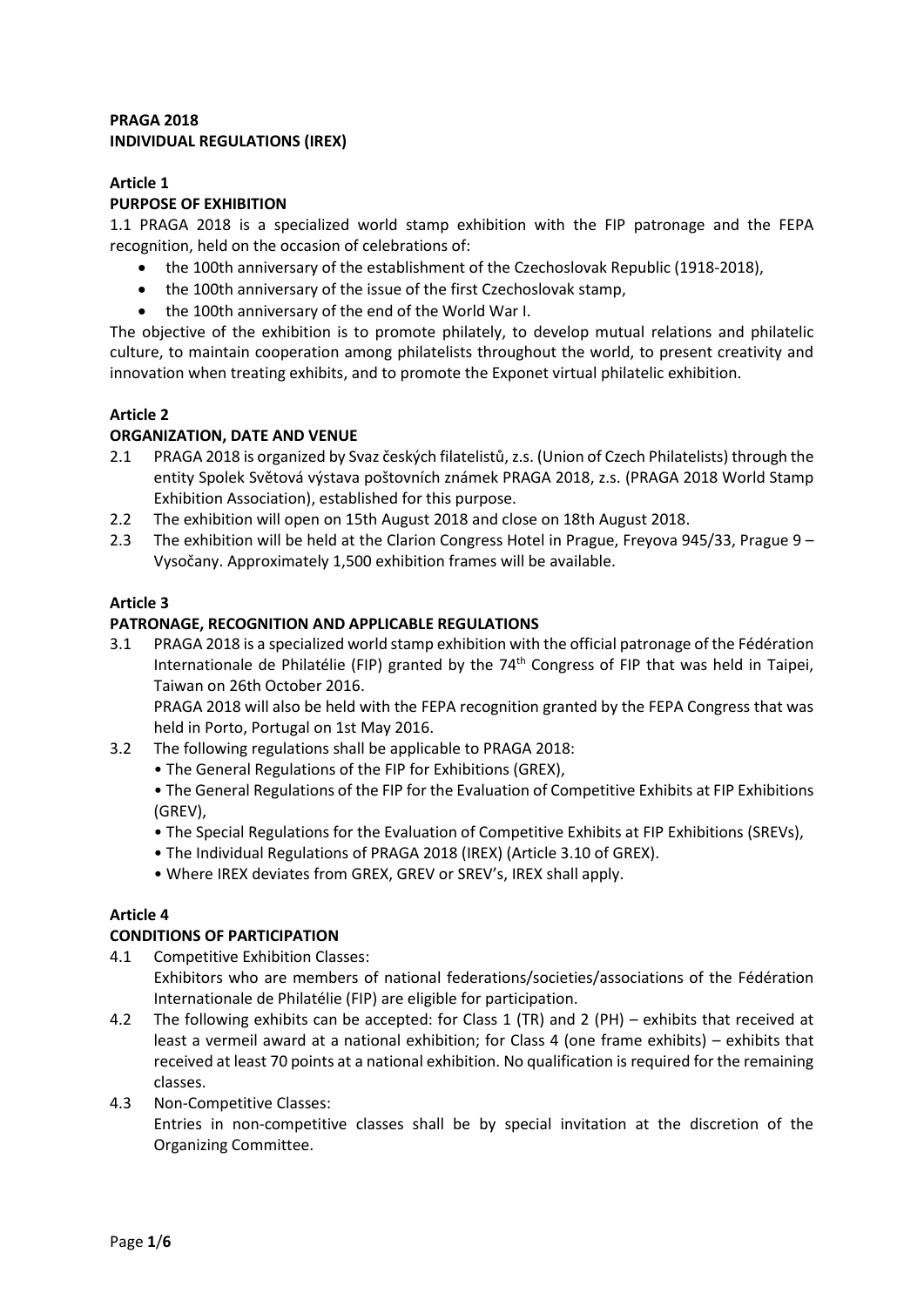#### **EXHIBITION CLASSES**

- 5.1 Non-Competitive Classes:
	- A/ Court of Honour

B/ Invited Exhibits

- 5.2 Competitive Classes:
	- Class 1. Traditional Philately A/ Czechoslovakia – National Class B/ Europe C/ America D/ Asia, Oceania and Africa

Class 2. Postal History A/ Czechoslovakia – National Class B/ Europe C/ America D/ Asia, Oceania and Africa

Class 3. Philatelic Literature

A/ Philatelic books and research papers (published after 1st January 2014)

B/ Philatelic magazines and periodicals (published after 1st January 2017)

C/ Catalogues (published after 1st January 2017)

Exhibitors entering an exhibit in the Philatelic Literature Class are requested to fill in the separate "Philatelic Literature Exhibit Information Form" in addition to the "Exhibit Application Form".

Class 4. One Frame Exhibits

- A/ Czechoslovakia National Class
- B/ Europe
- C/ America
- D/ Asia, Oceania and Africa

Exhibits in this class should be based on a narrow philatelic subject corresponding to the scope of one exhibition frame. An extract from a past International award winning multiple frame exhibit (5 or 8 frames) is not allowed.

Evaluation shall be performed on the basis of awarded points  $(60 - 100)$  and the exhibitor shall receive only a certificate without a medal. The Certificate of Participation will be given to exhibits attaining less than 60 points.

Exhibits shall only be evaluated in the following classes:

- Traditional Philately (TR), see Class 1,
- Postal History (PH), see Class 2.

The exhibitor is obliged to identify the exhibit exactly in the application form, in which the Class that the exhibit is entering (TR or PH) shall be designated.

#### Class 5. Modern Philately (21st century)

The objective of this class is to encourage collectors of Modern Philatelic materials to exhibit at the highest level and to demonstrate to the Postal Administrations that there is an extensive body of philatelists who collect and study materials issued in the 21st century (after 2000).

The Organizing Committee has made this class available for exhibits complying with the FIP special regulations for Traditional Philately and Postal History.

Qualifying exhibits for the Modern Philately must contain philatelic material issued by the Postal Administrations in the 21st century. These are, for example, postal stamps and other documents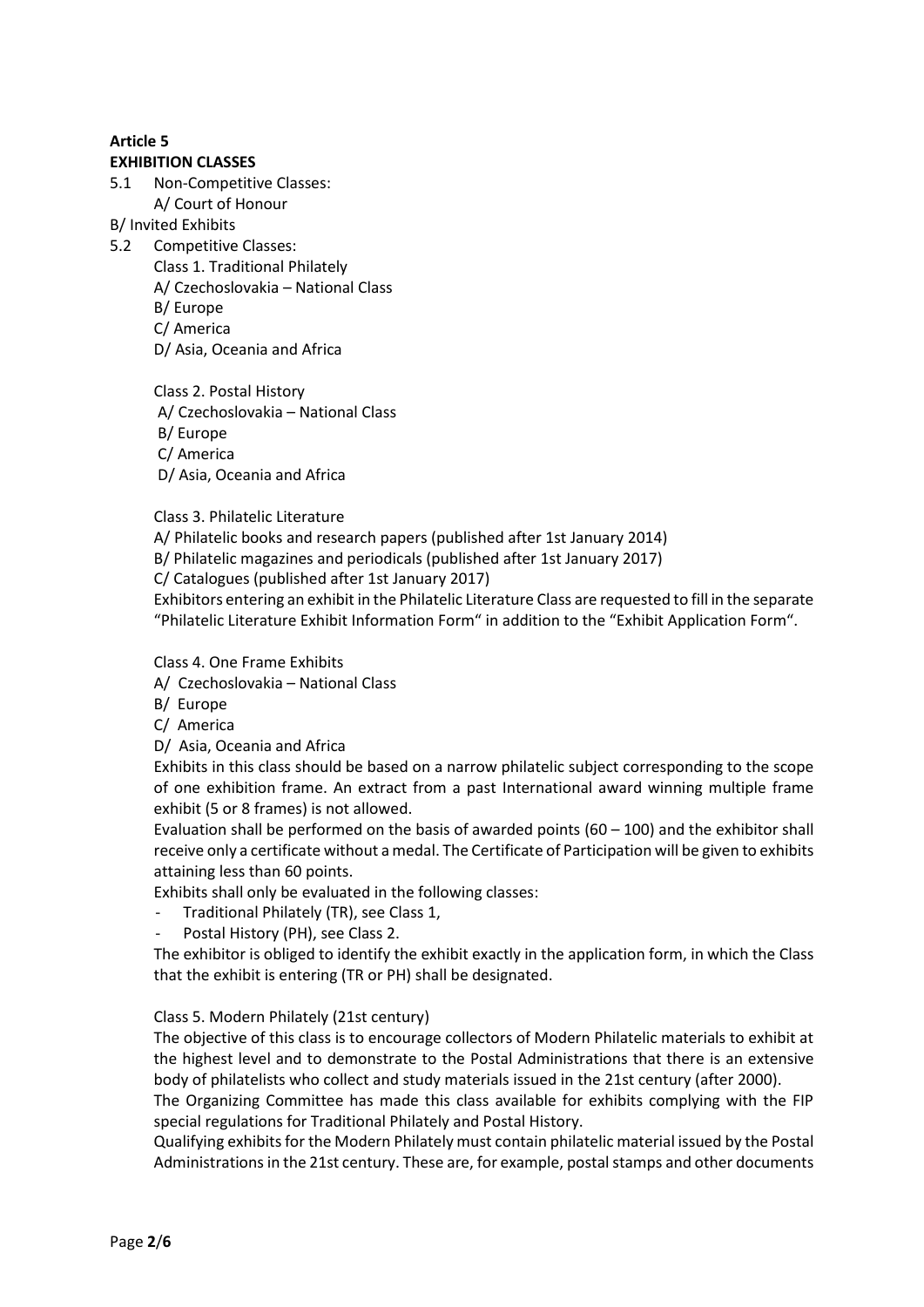issued after 2000. However, the exhibit may include a small percentage of material issued prior to 2000 that is important and relevant to the exhibit.

Modern Philately exhibits will be judged according to the respective FIP SREVs currently in force for the above-mentioned competitive classes.

The distribution of the appropriate number of points shall correspond to the fact that the exhibited philatelic material is worthy of study, is difficult to acquire and that its comprehensive presentation introduces the philatelic public to less known facts, while the short passage of time since its issue makes it impossible to objectively judge its importance or rarity.

The exhibit shall receive the appropriate medal and will be included in the FIP Awards records. The Certificate of Participation will be given to exhibits attaining less than 60 points.

Acceptance of entry into the Modern Philately Class for the PRAGA 2018 exhibition will be based on the recommendation of the National Commissioner and on the decision of the PRAGA 2018 Organizing Committee.

Only five-frame exhibits can be entered and their acceptance will not preclude participation of the exhibits in other classes.

Class 6. Open Philately

# **Article 6**

### **JUDGING OF EXHIBITS AND AWARDS**

6.1 Exhibits in the Competitive Classes will be judged by the appointed and accredited FIP judges in accordance with the principles laid down in the GREV and SREVs. Any deviation in the judging system has to have the prior approval of the FIP Board.

### **Article 7**

#### **FRAME SIZE AND ALLOTMENT OF FRAMES**

- 7.1 The exhibition frames at PRAGA 2018 shall be 97cm x 120cm. Each frame shall have a capacity for 16 A4 sheets (four sheets in four rows  $-4 \times 4$ ) enclosed in a transparent protective cover no more than 295mm high and 245 mm wide. Larger sheet formats may be accepted but have to be in multiples of the standard size and approved in advance by the Organizing Committee.
- 7.2 All exhibits must be mounted on white or coloured sheets. **No exhibit mounted on dark-coloured or black sheets will be accepted.**
- 7.3 The original copy of Expertizing certificate must be placed at the disposal of the Jury by inserting it at the back of the page. A small letter © is to be denoted at the right bottom corner of the display sheet.
- 7.4 Every exhibit shall be allotted 5 or 8 exhibition frames (with the exception of Classes 3 and 4) in accordance with Articles 6.3 and 6.4 of GREX.

Five frames shall be allotted to exhibits that obtained at least a vermeil award at the national level.

Eight frames shall be allotted to exhibits that obtained at least a large vermeil award at previous FIP exhibitions.

#### **Article 8**

#### **APPLICATIONS AND ACCEPTANCE**

- 8.1 Exhibitors shall fill in one Exhibit Application Form for each exhibit and submit it through the National Commissioner of their respective countries, as provided for in Articles 11 and 21 of GREX.
- 8.2 The Organizing Committee, after consulting the matter with the FIP Consultant, shall have the authority to accept or reject the application without specifying the reason.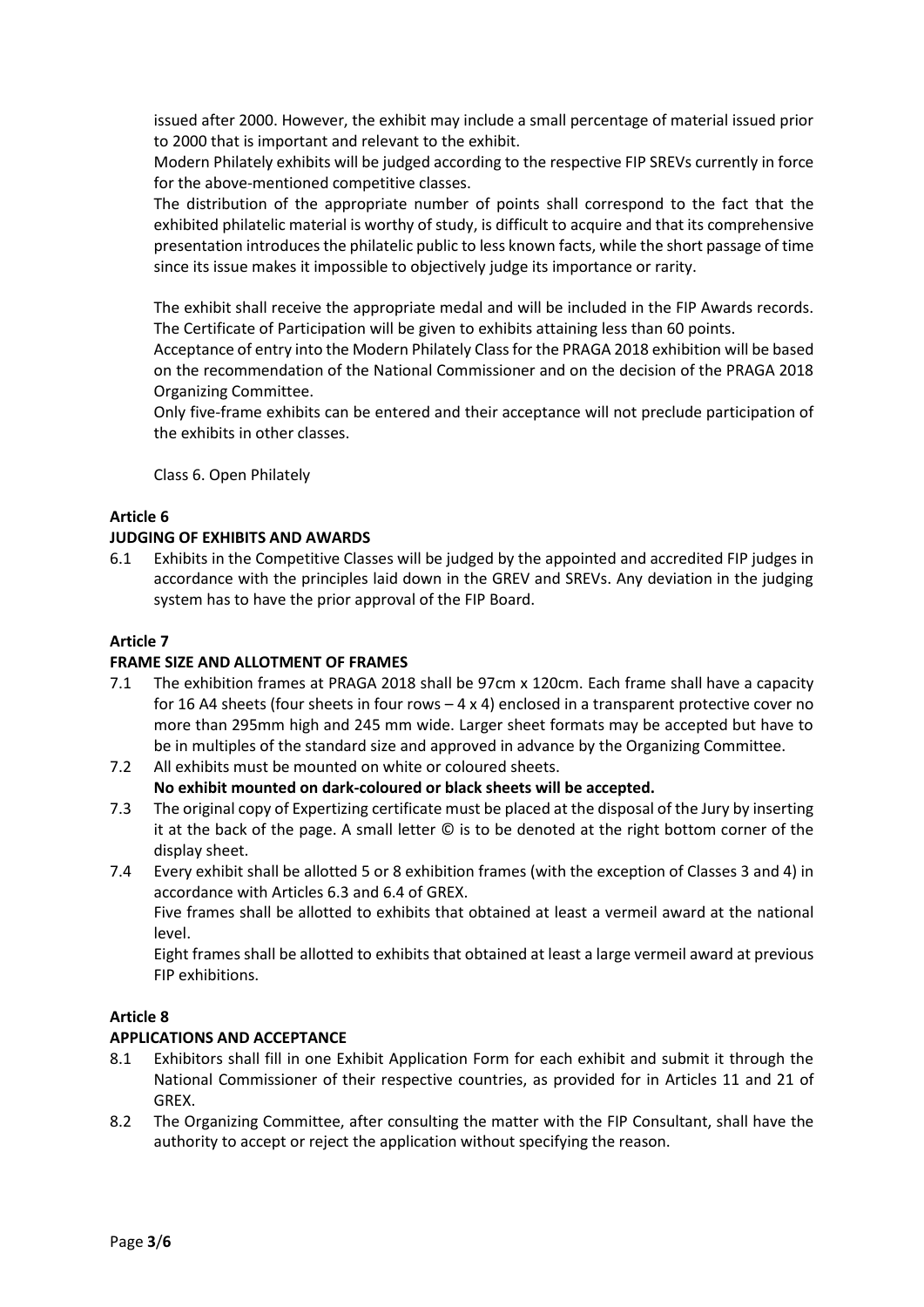- 8.3 Exhibit Application Forms duly filled shall be submitted, together with a copy of the introductory page, in one of the FIP's official languages, through the National Commissioners to the Commissioner General by 15<sup>th</sup> November 2017.
- 8.4 Exhibitors may enter exhibits under a pseudonym. However, their true identities must be notified to the Organizing Committee (Article 16 of GREX).
- 8.5 Notification of acceptance or rejection, together with the number of allotted frames, shall be sent to the exhibitor through the respective Commissioner no later than by 20<sup>th</sup> February 2018.
- 8.6 The National Commissioners shall collect the participation fees from the exhibitors and remit them to the Organizing Committee by 15<sup>th</sup> April 2018.
- 8.7 Each exhibit shall be listed in the exhibition catalogue under its given title as stated in the application form.
- 8.8 When the title of the exhibit differs from the original title (irrespective of minor or major changes), **the previous title of the exhibit must be also stated in the Exhibit Application Form.** Furthermore, the exhibit identity number created by FIP must be stated. This ID number can be obtained from the secretary of the respective Federation. The FIP Secretariat circulates annually a list of Awards and ID numbers to the National Federations together with the annual membership fees due.

### **PARTICIPATION FEE**

- 9.1 There is no fee for Non-Competitive Class entries.
- 9.2 The participation fee for Competitive Classes (except for Classes 3 and 4) is € 70 per frame.
- 9.3 The participation fee for Philatelic Literature (Class 3) is € 75 per exhibit.
- 9.4 The participation fee for One Frame Exhibit (Class 4) is  $€ 110$ .

### **Article 10**

#### **HANDLING OF EXHIBITS**

- 10.1 In the event an exhibit is delivered late or the carrier fails, or in the event the sheet size does not comply with the provisions of Article 7.1, the exhibit will not be judged and the participation fee shall not be refunded.
- 10.2 Each exhibit sheet shall be placed in a transparent protective cover and numbered in the lower right hand corner.
- 10.3 The Organizing Committee shall certify the receipt of the exhibits to the exhibitors through the National Commissioner.
- 10.4 The Organizing Committee shall distribute exhibit envelopes and exhibit inventory forms through the National Commissioner to the exhibitors.
- 10.5 Each and every exhibit shall be delivered in the official envelope (one envelope per frame). The exhibit inventory form shall be put in the envelope for the first frame.
- 10.6 The Organizing Committee requires, without exception, that all exhibits be delivered by the National Commissioners. **Personal delivery of the exhibit by the exhibitor (or by a person authorized by the exhibitor) shall not be accepted.**
- 10.7 Exhibitors in the Philatelic Literature Class (Class 4) must send two copies of each title no later than by 30th April 2018 in order that preliminary judging may take place. None of these copies are returnable. Periodicals may be exhibited as a complete volume only. One set of the exhibits will be kept by the Union of Czech Philatelists and the other to be sent to FIP, mail charges to be borne by the Organizing Committee.
- 10.8 The address to which Philatelic Literature exhibits must be sent shall be communicated by the Organizing Committee in due time.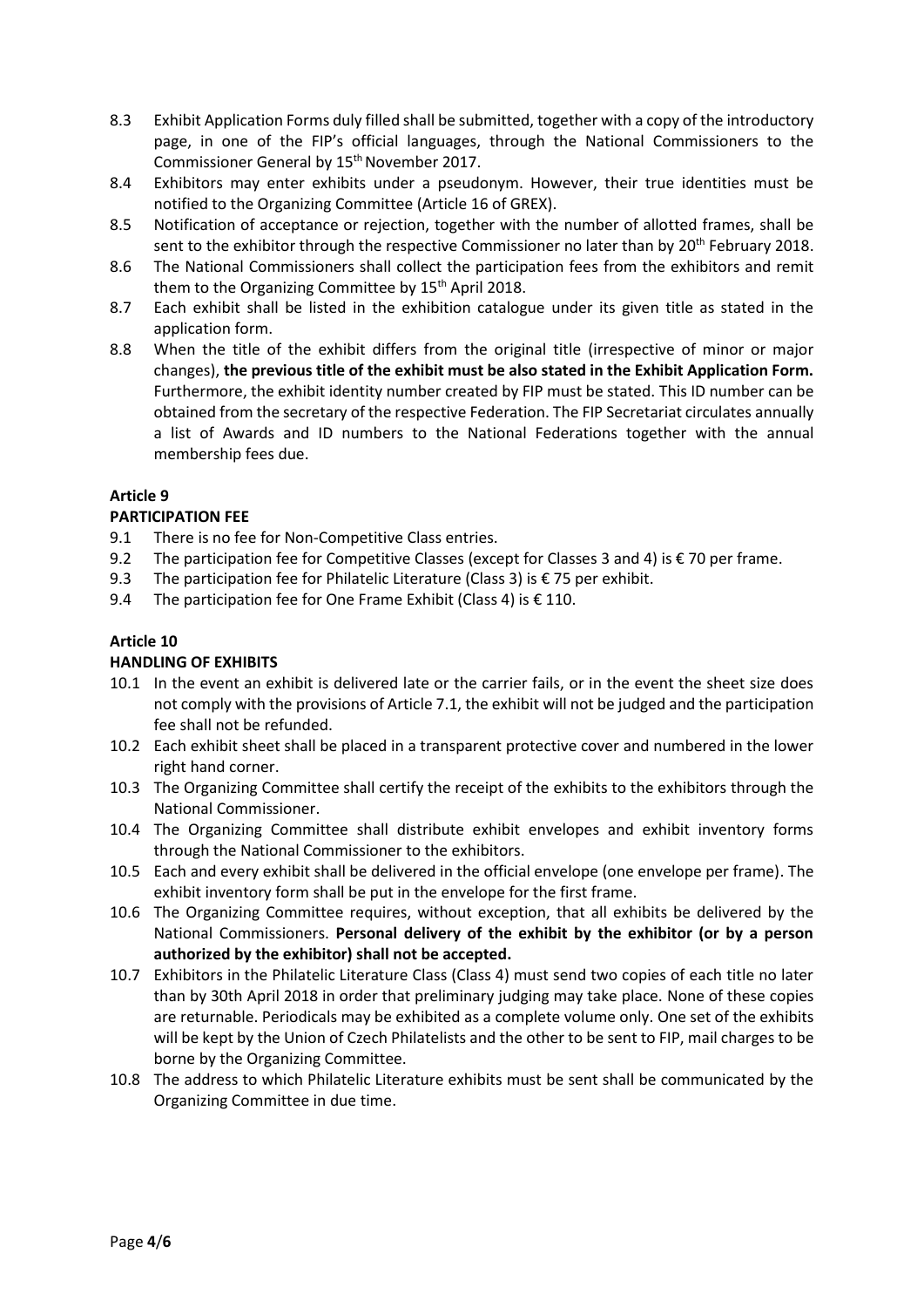## **MOUNTING AND DISMOUNTING OF EXHIBITS**

- 11.1 The mounting and dismounting of the exhibits shall be undertaken by the Organizing Committee. In the event the exhibitor or the National Commissioner requests to participate in mounting or dismounting of his/her exhibit, the Organizing Committee shall determine the manner and conditions under which this may be undertaken.
- 11.2 The exhibitor or the National Commissioner shall pay for all costs associated with delivery of the exhibit to the exhibition site as well as with collecting the exhibit at the close of the exhibition and its transport back to the exhibitor.
- 11.3 Delivery of exhibits to the Organizing Committee and their return by means of Air Cargo is not allowed.
- 11.4 The Organizing Committee shall not be responsible for any problems occurred after dismounting of the exhibit or its handover to the exhibitor or the National Commissioner.
- 11.5 Request for return or dismounting of the exhibit during the exhibition period shall not be accepted.

### **Article 12**

### **CUSTOMS REGULATIONS**

12.1 The Organizing Committee shall make all reasonable effort in order to secure simplified customs procedures for entry of the exhibits to the Czech Republic with the Customs Administration of the Czech Republic. Details of the customs procedures and possible requirements shall be communicated to all exhibitors through the respective National Commissioners.

## **Article 13**

### **SECURITY MEASURES**

- 13.1 The Organizing Committee shall take all appropriate measures to ensure the security of the exhibits from arrival to return thereof. However, the Organizing Committee shall not be liable for any loss or damage to an Exhibit that might occur during the transportation to and from the exhibition; from receipt to return of the Exhibit; and during the exhibition.
- 13.2 After the exhibit is mounted by the Organising Committee, the National Commissioner is required to check that all pages and philatelic items are intact. In the event of any missing items, the National Commissioner must inform the Organising Committee immediately. A confirmation form shall be signed by the National Commissioner to be returned to the Organising Committee to confirm that the exhibit mounted is in order. This procedure is to be executed prior to the Opening day of the exhibition, except where an Exhibit is received after the Opening day when such report shall be made at the soonest opportunity.
- 13.3 Every exhibitor has to insure his or her exhibit at own expense (GREX Article 50.2).

## **Article 14**

## **EXPERT GROUP (Article 45 of GREX)**

14.1 An Expert Group will be appointed by the Organizing Committee after consultation with the FIP Consultant.

#### **Article 15**

#### **RIGHTS OF ORGANIZING COMMITTEE**

- 15.1 Every exhibitor applying to exhibit at PRAGA 2018 is deemed to have accepted the stipulations of the IREX.
- 15.2 The Organizing Committee shall have the right to adjudicate any matters arising that are not covered by FIP Regulations or by this IREX, and its decisions shall be final.
- 15.3 The Organizing Committee shall have the right to revise the IREX after consultation with the FIP Consultant. In such case, exhibitors shall be promptly notified of any such revision either directly or through the National Commissioner.